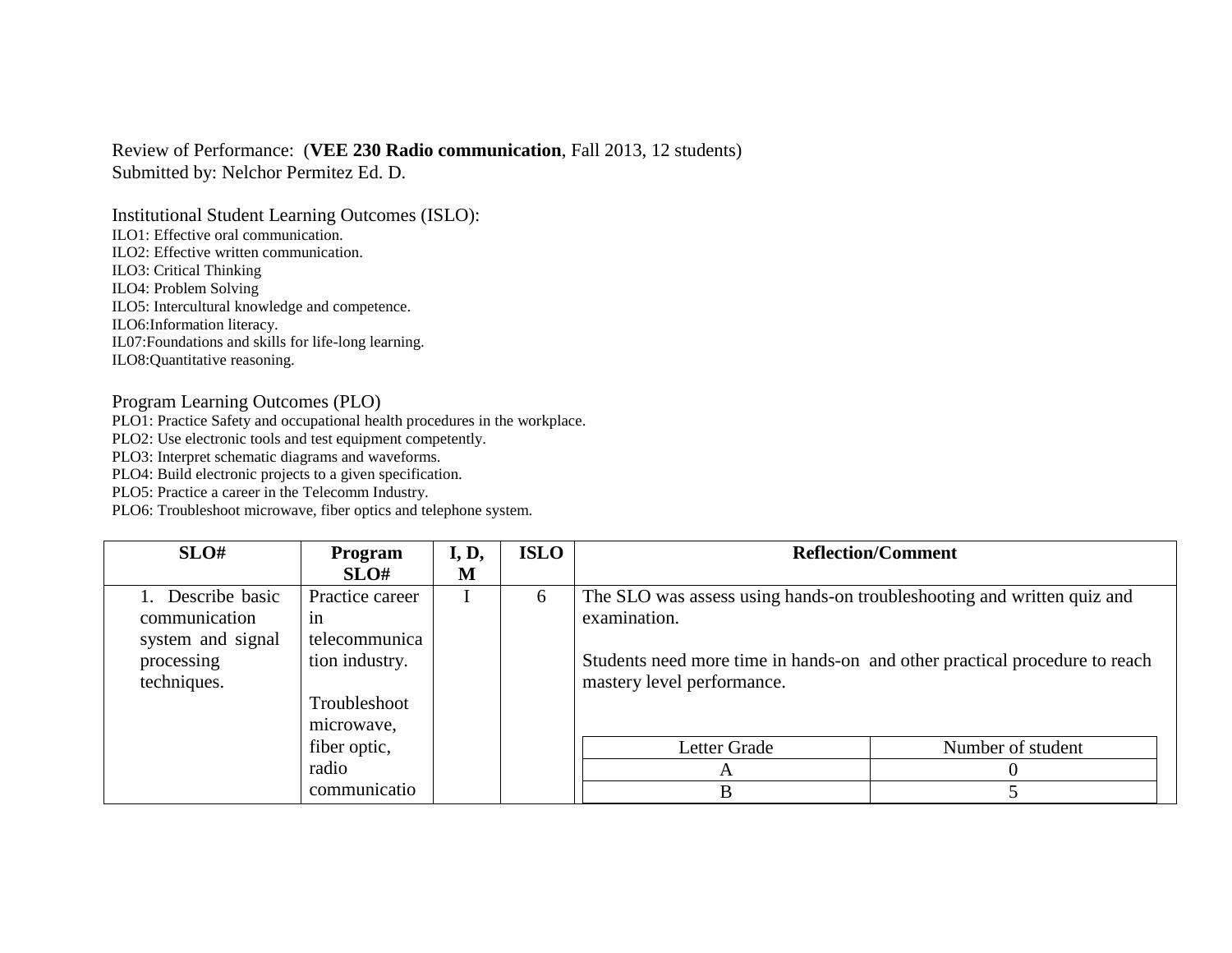|                                 | n and           |   |   | $\mathsf{C}$                                                               | $\overline{7}$    |
|---------------------------------|-----------------|---|---|----------------------------------------------------------------------------|-------------------|
|                                 | telephone       |   |   |                                                                            |                   |
|                                 | system          |   |   |                                                                            |                   |
| 2. Describe                     | Practice career | D | 6 | The SLO was assess using hands-on troubleshooting and written quiz and     |                   |
| amplitude                       | in              |   |   | examination.                                                               |                   |
| modulation (AM)                 | telecommunica   |   |   |                                                                            |                   |
| and frequency                   | tion industry.  |   |   | Students need more time in hands-on and other practical procedure to reach |                   |
| modulation (FM)                 |                 |   |   | mastery level performance.                                                 |                   |
| signals                         | Troubleshoot    |   |   |                                                                            |                   |
|                                 | microwave,      |   |   |                                                                            |                   |
|                                 | fiber optic,    |   |   | Letter Grade                                                               | Number of student |
|                                 | radio           |   |   | A                                                                          | $\boldsymbol{0}$  |
|                                 | communicatio    |   |   | $\overline{B}$                                                             | $\overline{4}$    |
|                                 | n and           |   |   | $\overline{C}$                                                             | 8                 |
|                                 | telephone       |   |   |                                                                            |                   |
|                                 | system          |   |   |                                                                            |                   |
| Describe AM<br>$\mathfrak{Z}$ . | Practice career | D | 6 | The SLO was assess using hands-on troubleshooting and written quiz and     |                   |
| and FM signal                   | in              |   |   | examination.                                                               |                   |
| path and circuit.               | telecommunica   |   |   |                                                                            |                   |
|                                 | tion industry.  |   |   | Students need more time in hands-on and other practical procedure to reach |                   |
|                                 |                 |   |   | mastery level performance.                                                 |                   |
|                                 | Troubleshoot    |   |   |                                                                            |                   |
|                                 | microwave,      |   |   |                                                                            |                   |
|                                 | fiber optic,    |   |   | Letter Grade                                                               | Number of student |
|                                 | radio           |   |   | A                                                                          | $\boldsymbol{0}$  |
|                                 | communicatio    |   |   | $\, {\bf B}$                                                               | 5                 |
|                                 | n and           |   |   | $\overline{C}$                                                             | 7                 |
|                                 | telephone       |   |   |                                                                            |                   |
|                                 | system          |   |   |                                                                            |                   |
| Describe AM<br>4.               | Practice career | I | 6 | The SLO was assess using hands-on troubleshooting and written quiz and     |                   |
| and FM modulator                | in              |   |   | examination.                                                               |                   |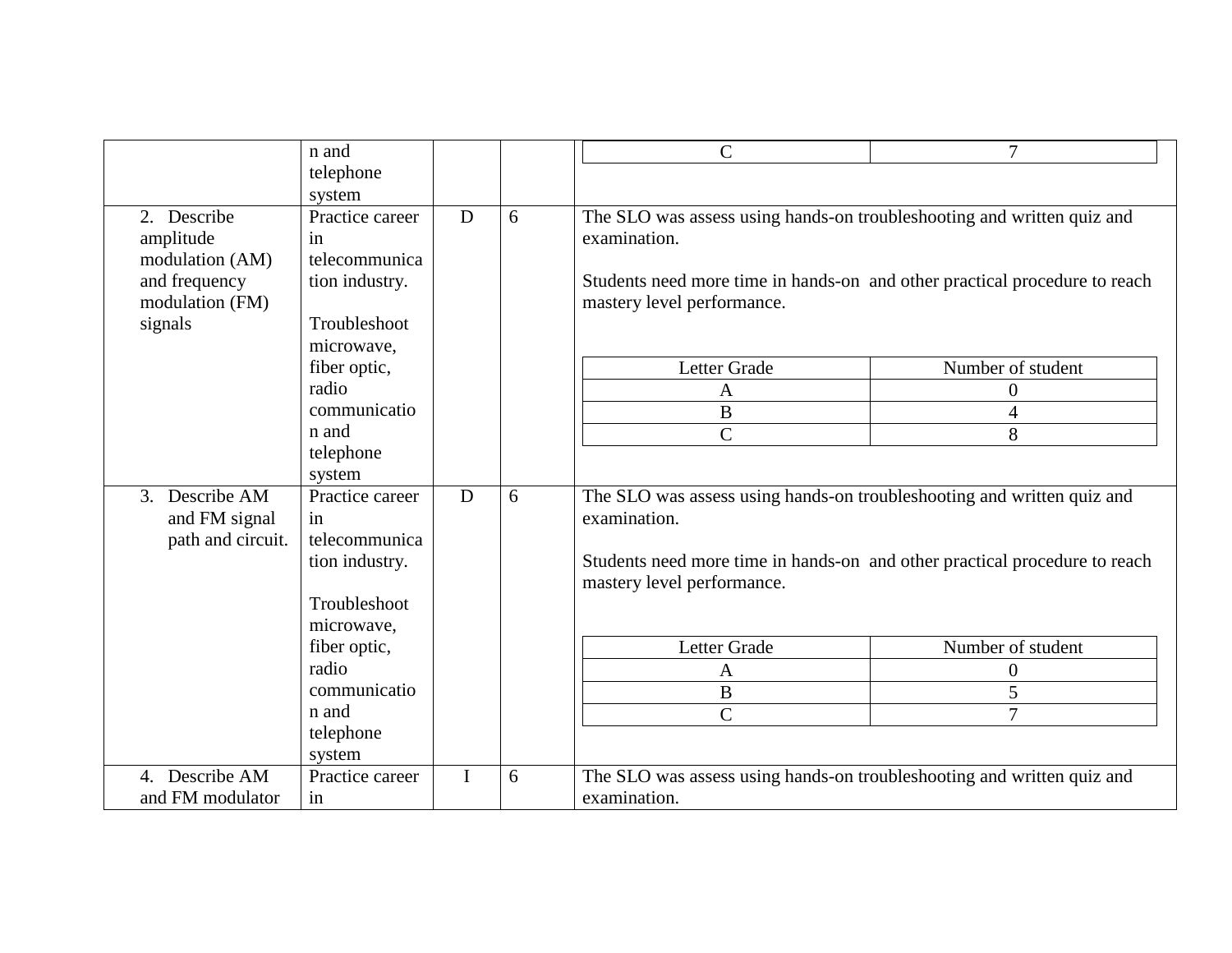| and demodulator.                                  | telecommunica<br>tion industry.<br>Troubleshoot<br>microwave, |              |     | Students need more time in hands-on and other practical procedure to reach<br>mastery level performance. |                   |  |
|---------------------------------------------------|---------------------------------------------------------------|--------------|-----|----------------------------------------------------------------------------------------------------------|-------------------|--|
|                                                   | fiber optic,                                                  |              |     | Letter Grade                                                                                             | Number of student |  |
|                                                   | radio                                                         |              |     | $\mathbf{A}$                                                                                             |                   |  |
|                                                   | communicatio                                                  |              |     | $\boldsymbol{B}$                                                                                         | 8                 |  |
|                                                   | n and                                                         |              |     | $\overline{C}$                                                                                           | 3                 |  |
|                                                   | telephone<br>system                                           |              |     |                                                                                                          |                   |  |
| Monitor modulated<br>5.<br>signal in AM and FM in | Practice career                                               | $\mathbf{I}$ | 6&7 | The SLO was assess using hands-on troubleshooting and written quiz and<br>examination.                   |                   |  |
| receiver.                                         | telecommunica                                                 |              |     |                                                                                                          |                   |  |
|                                                   | tion industry.                                                |              |     | Students need more time in hands-on and other practical procedure to reach<br>mastery level performance. |                   |  |
|                                                   | Troubleshoot<br>microwave,                                    |              |     |                                                                                                          |                   |  |
|                                                   | fiber optic,                                                  |              |     | Letter Grade                                                                                             | Number of student |  |
|                                                   | radio                                                         |              |     | $\mathbf{A}$                                                                                             | $\overline{2}$    |  |
|                                                   | communicatio                                                  |              |     | $\, {\bf B}$                                                                                             | $\overline{7}$    |  |
|                                                   | n and                                                         |              |     | $\overline{C}$                                                                                           | 3                 |  |
|                                                   | telephone                                                     |              |     |                                                                                                          |                   |  |
|                                                   | system                                                        |              |     |                                                                                                          |                   |  |
| 6. Troubleshoot AM and                            | Practice career                                               | $\mathbf I$  | 6&7 | The SLO was assess using hands-on troubleshooting and written quiz and                                   |                   |  |
| FM transmitter and                                | in                                                            |              |     | examination.                                                                                             |                   |  |
| receiver                                          | telecommunica                                                 |              |     |                                                                                                          |                   |  |
|                                                   | tion industry.                                                |              |     | Students need more time in hands-on and other practical procedure to reach<br>mastery level performance. |                   |  |
|                                                   | Troubleshoot                                                  |              |     |                                                                                                          |                   |  |
|                                                   | microwave,                                                    |              |     |                                                                                                          |                   |  |